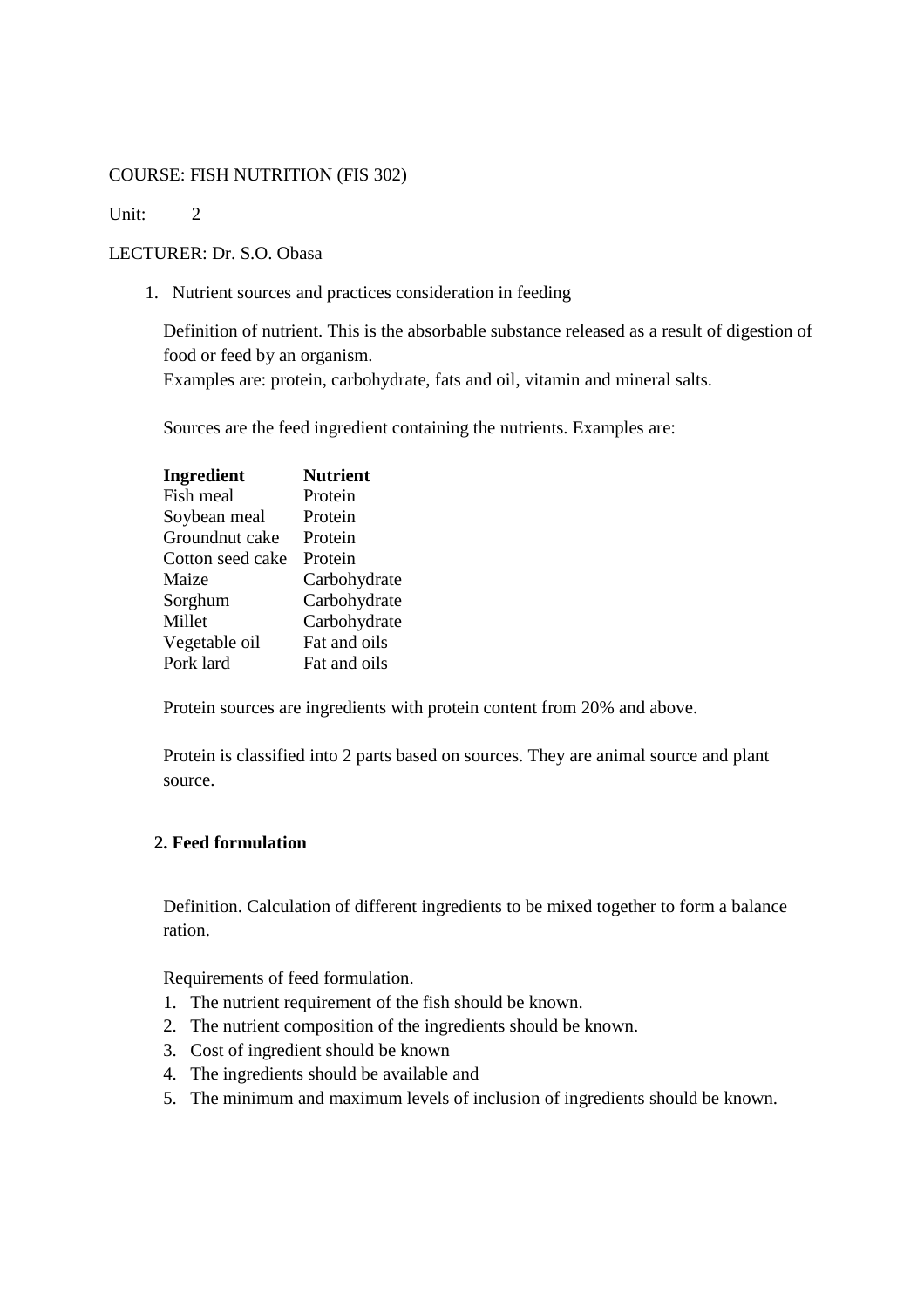There are many methods.

- 1. Pearson's square
- 2. Least cost and
- 3. Algebraic.

Example 1.

Using the Pearson's square method, formulate a ration (100 kg) containing 30% crude protein (CP), using fish meal (72% CP) and maize, (10%CP). Calculate each ingredient contribution by weight and by protein.

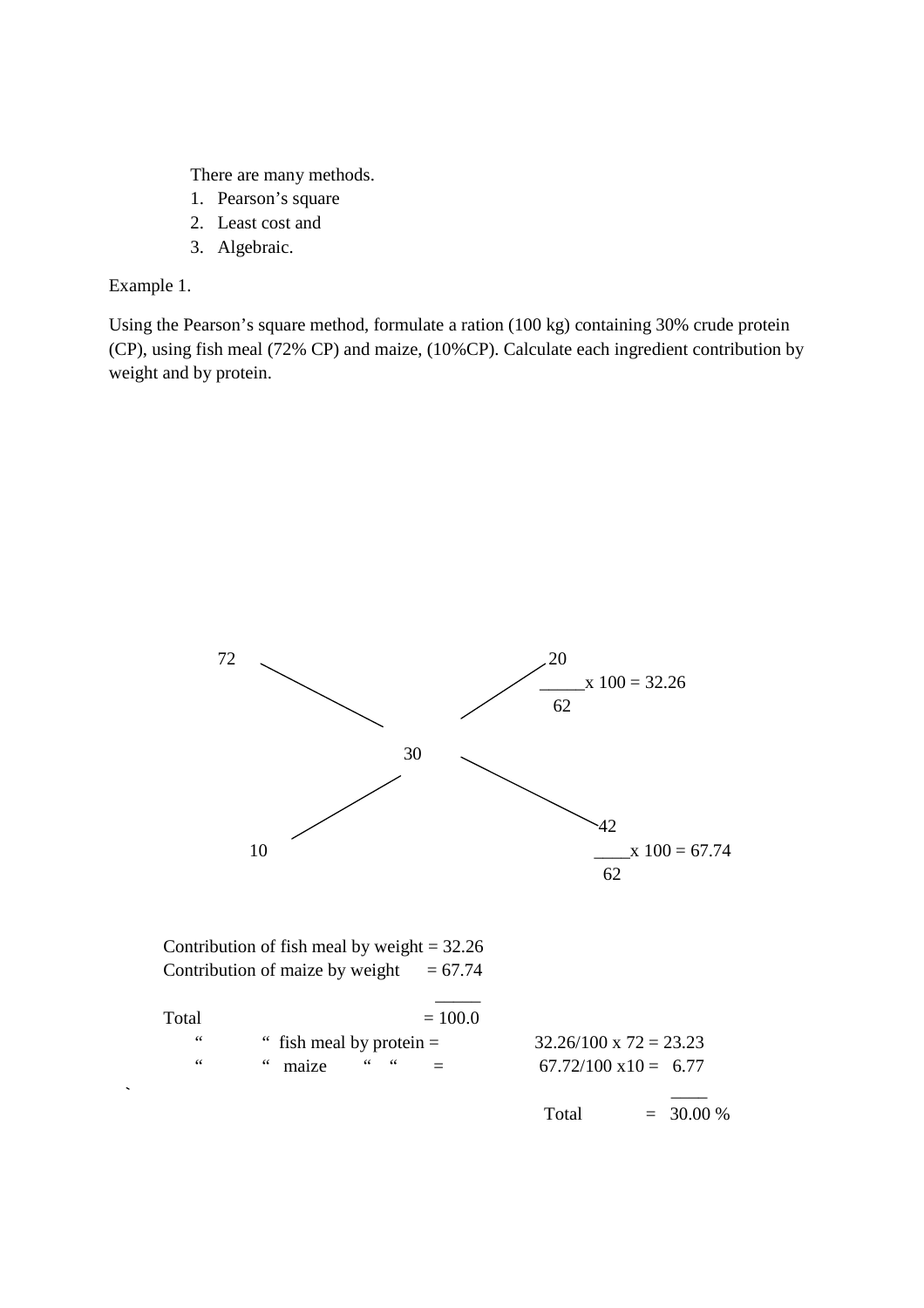Example 2

Formulate a ration containing 30% CP using fish meal (72%CP), soybean meal (43%CP) in the ratio 1:2. Use maize (10%CP) as energy source..

(Ratios are assigned when using more than one source of nutrient).



- 3. Different methods of feeding.
	- 1. Point/spot feeding.

This is when feed is dispensed to fish at a point or spot in the culture system.

Advantages and disadvantages